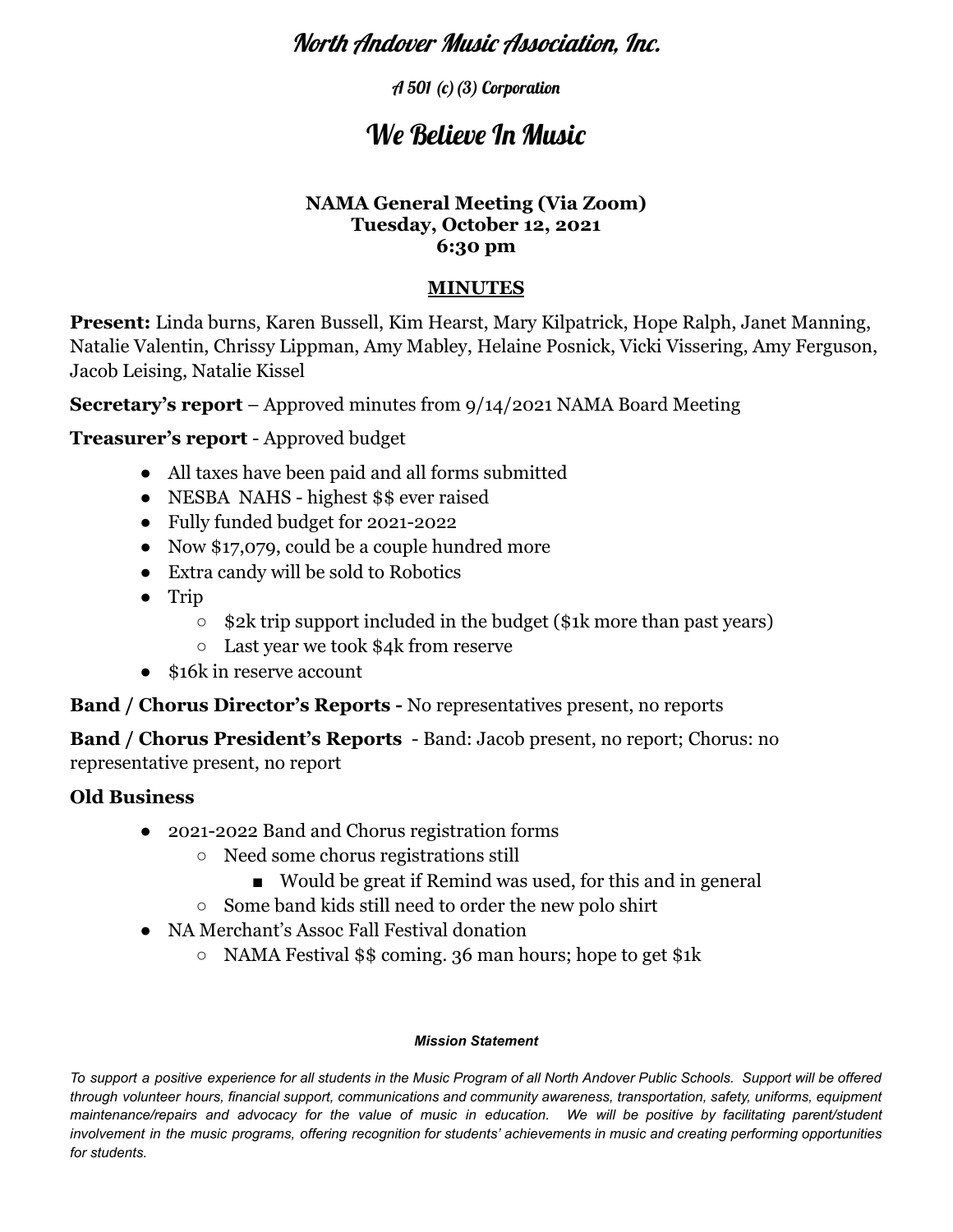# North Andover Music Association, Inc.

### A 501 (c)(3) Corporation

# We Believe In Music

- Music Jackets
	- $\circ$  38 ordered; should be in at the end of next week (est., by 10/22)
- NACC Cultural Council Grant: representative (Anna) not present, no report
- Senior Banners (senior night)
	- 11 students participating
- Student designed band show shirts
	- Kim will order 65 soon but she needs design from Rhett Ursu, and the colors
- 8th grade night
	- 55 band
	- 65 chorus
	- Pizza served to all attending band & chorus members
- NESBA North Andover wrap up
	- Great volunteers
	- Awesome day
	- Made lots of \$\$
	- New arriving bus scheme worked out well
- NESBA Billerica/Dartmouth/Reading
	- Volunteer needs
		- We have podium volunteers
		- Pit truck driver?
			- Hal will do it if nobody else volunteers
	- We need bus chaperones
	- Must wear masks on the bus
- Senior Night
	- Banners
	- Photographer: asked Melissa Downey. We gifted \$250 last time, will plan on that again.
	- $\circ$  Janet will talk to Mr. Nugent about the practice happening during the ceremony. Get the team over onto the practice field in advance; or, have a stop on flying balls?

#### *Mission Statement*

To support a positive experience for all students in the Music Program of all North Andover Public Schools. Support will be offered *through volunteer hours, financial support, communications and community awareness, transportation, safety, uniforms, equipment* maintenance/repairs and advocacy for the value of music in education. We will be positive by facilitating parent/student involvement in the music programs, offering recognition for students' achievements in music and creating performing opportunities *for students.*